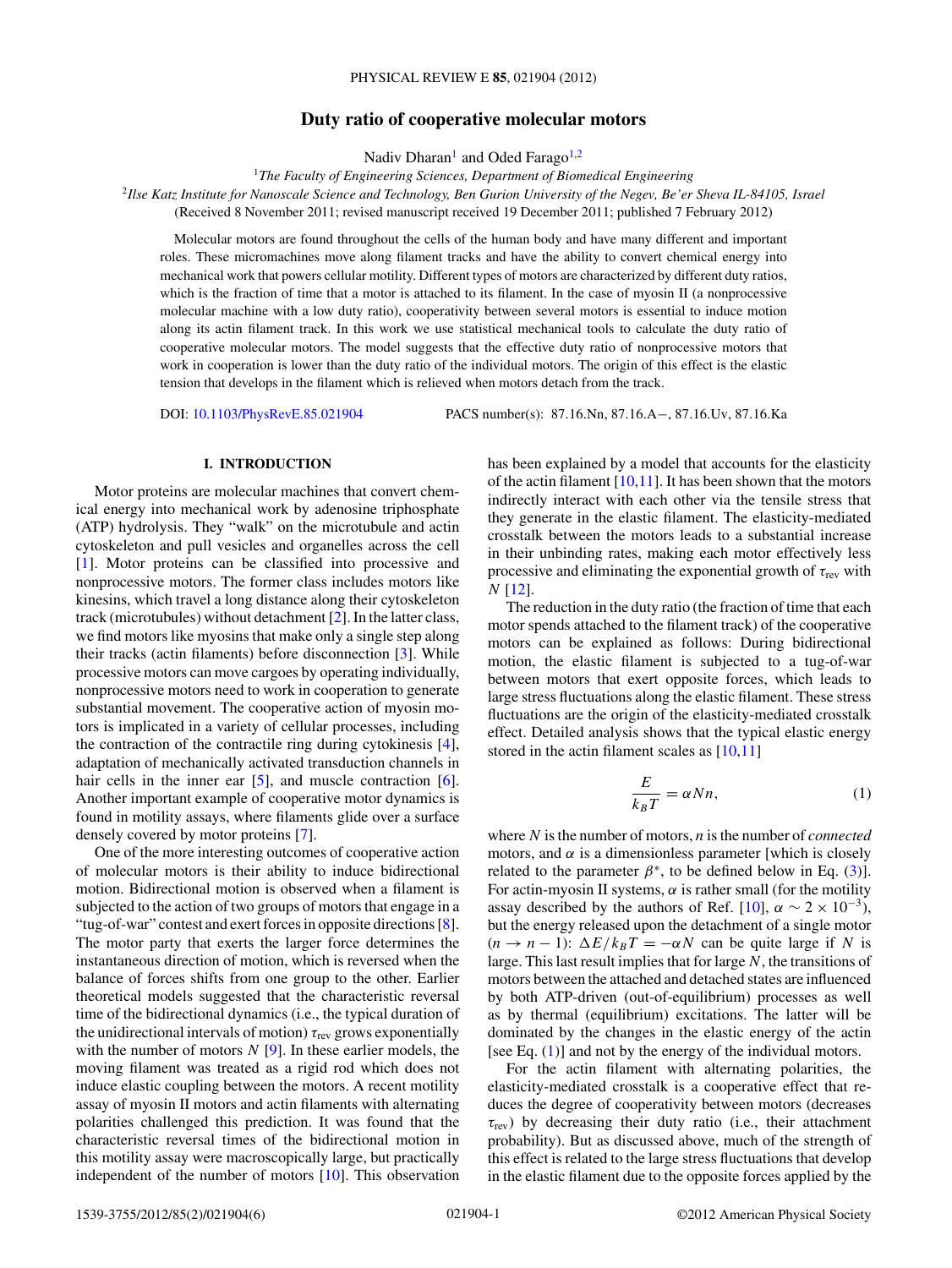<span id="page-1-0"></span>

FIG. 1. The actin elastic filament is represented as a chain of nodes, connected by identical springs with spring constant  $k_s$ . Each node is either connected to a single myosin II motor, in which case it experiences a force of magnitude  $f_0$ , or disconnected, in which case it experiences no force.

antagonistic motors. In view of this fact, it is fair to question the significance of this effect in the more common situation where polar filaments move directionally under the action of a single family of motor proteins. In this work we analyze this problem and show that the elasticity-mediated crosstalk effect in this system is indeed much smaller, but not entirely negligible. Our analysis of this effect is presented in Sec. II. The magnitude of this effect in actomyosin systems is estimated in Sec. [III.](#page-3-0)

#### **II. STATISTICAL-MECHANICAL MODEL**

In what follows we model the elastic actin filament as a chain of *N* equally spaced nodes connected by  $N - 1$ identical springs with spring constant  $k<sub>s</sub>$  (see Fig. 1). In the chain reference frame, the *i*th node is located at  $x_i =$  $(i - 1)\Delta l$ , where  $i = 1, ..., N$  and  $\Delta l$  is the spacing between the nodes. For brevity we set  $\Delta l = 1$ . The chain lies on a "bed" of motors, where each node may be either free and experience no pulling force  $(f<sub>i</sub> = 0)$ , or attached to one motor in which case it is subjected to a force of magnitude  $f_i = f_0$ . Different configurations of the system are defined according to which nodes are connected to motors and which are not. For a given configuration  $j$ , the elastic energy of the chain is given by the sum of energies of the springs  $E_j^{\text{el}} = \sum_{i=1}^{N-1} F_i^2 / 2k_s$ , where  $F_i$  is the force applied on the *i*th spring. The forces  $F_i$  are calculated as follows. We first calculate the mean force  $\bar{f} = (\sum_{i=1}^{N} f_i)/N$ , and define the excess forces acting on the nodes  $f_i^* = f_i - \bar{f}$ . The force on the *i*th spring is then obtained by summing the excess forces applied on all the monomers located on one side of the spring:  $F_i = -\sum_{l=1}^i f_l^* = \sum_{l=i+1}^N f_l^*.$ 

It is more convenient to analyze the problem using continuous functions. Let us introduce the function  $h(x)$  which, for  $x_i < x < x_{i+1}$ , has a slope  $+1$  if the monomer at  $x_i$  is connected to a motor, and a slope 0 otherwise. Thus,  $h(x)$ gives the total force applied on the chain up to the point *x*, with  $h(x = 0) = 0$  and  $h(x = N) = n$ , where *n* is the number of monomers connected to motors in a given configuration. The solid line in Fig. 2 shows the function  $h(x)$  corresponding to the configuration of five nodes depicted in Fig. 1. To calculate the elastic energy of a configuration we introduce the function  $g(x) = h(x) - (n/N)x$ , which is depicted by the dashed line in Fig. 2 and gives the total *excess* force accumulated up to *x*. The elastic energy can then be expressed as

$$
\frac{E_j^{\text{el}}}{k_B T} = \beta^* \sum_{i=1}^{N-1} g^2(x_i) \simeq \beta^* \int_0^N g^2(x) dx, \tag{2}
$$



FIG. 2. The functions  $h(x)$  and  $g(x)$  which correspond to the configuration shown in Fig. 1.

where

$$
\beta^* = \frac{f_0^2}{2k_s k_B T} \tag{3}
$$

is the ratio between the typical elastic energy of a spring  $f_0^2/2k_s$ and the thermal energy  $k_B T$ .

To determine the mean number of connected motors, one needs to calculate the partition function

$$
Z = \sum_{n=0}^{N} p^n (1-p)^{N-n} z_n,
$$
 (4)

where  $p$  is the attachment probability (i.e., duty ratio) of a single motor, and  $z_n$  is the partition function of all the configurations with exactly *n* connected motors. The function  $z_n$  can be calculated by tracing over all the functions  $g(x)$ corresponding to configurations with *n* connected motors. Mathematically, the condition that exactly *n* motors are connected can be expressed through the following constraint on the function  $h(x)$ 

$$
\lim_{\alpha \to \infty} \int_0^N \left| \frac{dh}{dx} \right|^\alpha dx = n. \tag{5}
$$

To allow an analytical solution, we approximate this constraint by setting  $\alpha = 2$ , in which case Eq. (5) can be expressed in terms of  $g(x) = h(x) - (n/N)x$  as

$$
\int_0^N \left(\frac{dg}{dx}\right)^2 dx = N\frac{n}{N}\left(1 - \frac{n}{N}\right). \tag{6}
$$

With Eq.  $(6)$ , the partition function  $z_n$  is given by

$$
z_n = B(n,N) \int \mathcal{D}[g(x)] \exp\left(-\beta^* \int_0^N g^2(x) dx\right)
$$

$$
\times \delta \left[ \int_0^N \left(\frac{dg}{dx}\right)^2 dx - N \frac{n}{N} \left(1 - \frac{n}{N}\right) \right], \tag{7}
$$

where  $\delta$  is Dirac's delta function. The function  $B(n,N)$  is introduced in Eq. (7) to compensate for the error introduced by the approximated constraint Eq. (6). We will determine this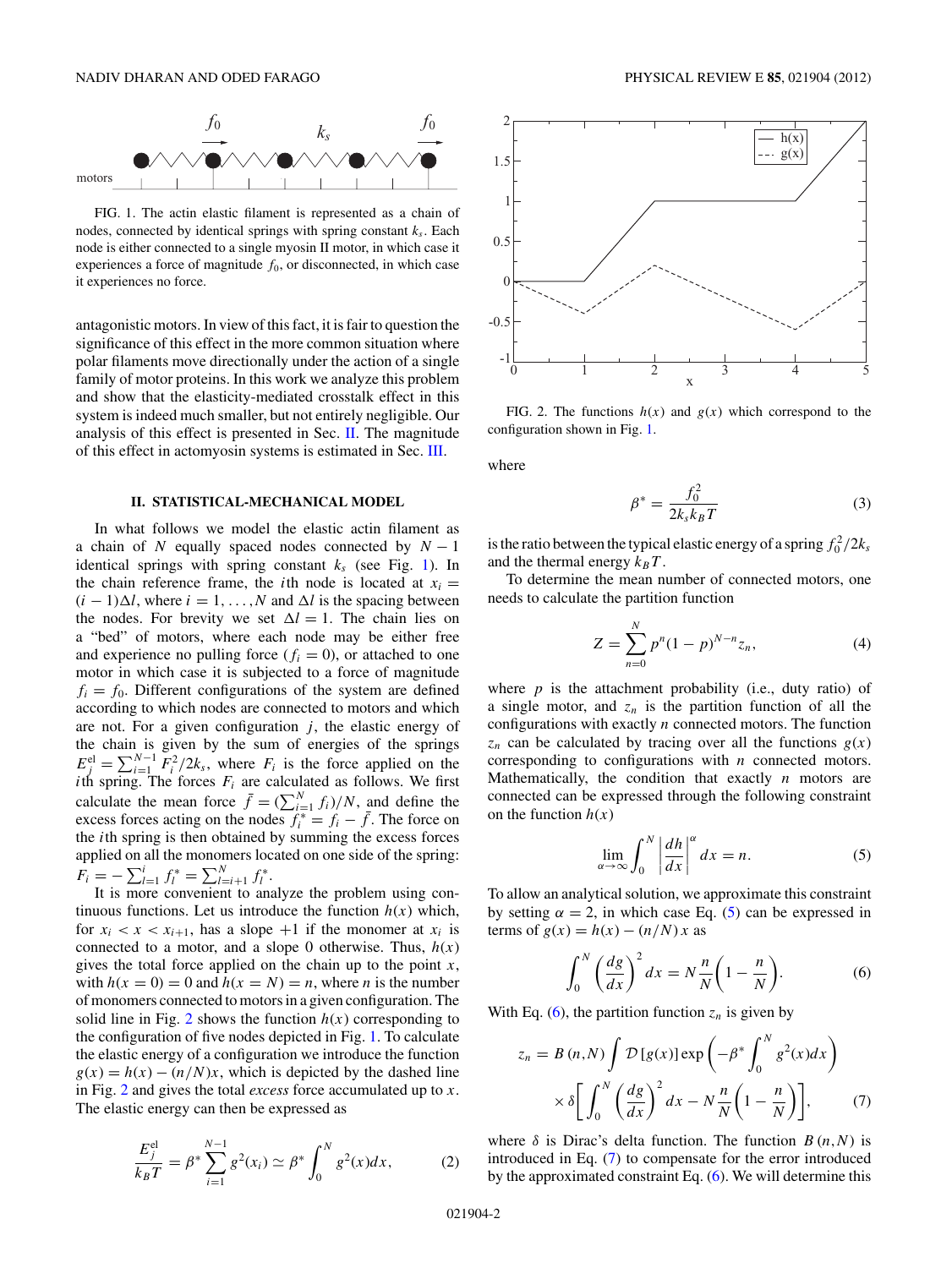<span id="page-2-0"></span>function through the requirement that for  $\beta^* = 0$ , that is, in the absence of elastic crosstalk between the motors

$$
z_n|_{\beta^*=0} = \binom{N}{n} = \frac{N!}{n!(N-n)!},\tag{8}
$$

which is simply the number of ways to choose *n* out of *N* monomers.

To calculate the partition function  $z_n$ , we use the Fourier space representation of  $\delta(x)$ 

$$
\delta(x-a) = \frac{1}{2\pi i} \int_{-i\infty}^{i\infty} e^{w(x-a)} dw, \tag{9}
$$

and the Fourier series of  $g(x)$ 

$$
g(x) = \sum_{k=-N/2}^{N/2-1} g_k e^{i\frac{2\pi}{N}kx}.
$$
 (10)

Substituting Eqs.  $(9)$  and  $(10)$  into Eq.  $(7)$  yields

$$
z_n = B(n,N) \frac{1}{2\pi i} \int_{-i\infty}^{i\infty} dw \int \mathcal{D}[g_k]
$$
  
 
$$
\times \exp\left[wN\frac{n}{N}\left(1 - \frac{n}{N}\right)\right]
$$
  
 
$$
\times \exp\left[-\sum_k g_k^2 \left(\frac{8\pi^2}{N}k^2w + 2N\beta^*\right)\right].
$$
 (11)

Tracing over  $g_k$  can be readily performed, giving

$$
z_n = B(n,N) \frac{1}{2\pi i} \int_{-i\infty}^{i\infty} dw \exp\left[wN\frac{n}{N}\left(1 - \frac{n}{N}\right)\right]
$$

$$
\times \left\{\prod_{k=0}^{N/2} \frac{\pi}{2N\beta^* + 8\pi^2 k^2 w/N}\right\}.
$$
(12)

The integral over *w* can be evaluated using the method of steepest descent, which yields

$$
z_n \simeq B(n,N) e^{G(w_0)}, \qquad (13)
$$

where

$$
G(w) = n\left(1 - \frac{n}{N}\right)w - \sum_{k=0}^{N/2} \ln\left[\frac{1}{\pi}\left(\frac{8\pi^2}{N}k^2w + 2N\beta^*\right)\right]
$$

$$
\simeq N\left\{w\frac{n}{N}\left(1 - \frac{n}{N}\right) - \frac{1}{2}\ln\left[\frac{2e^{-2}N}{\pi}(\pi^2w + \beta^*)\right]
$$

$$
-\sqrt{\frac{\beta^*}{\pi^2w}}\tan^{-1}\left(\sqrt{\frac{\pi^2w}{\beta^*}}\right)\right\},\tag{14}
$$

and  $w_0$  satisfying

$$
\frac{dG}{dw}\bigg|_{w_0} = \frac{n}{N} \left(1 - \frac{n}{N}\right) - \frac{1}{2w_0} + \frac{1}{2} \sqrt{\frac{\beta^*}{\pi^2 w_0^3}} \tan^{-1} \left(\sqrt{\frac{\pi^2 w_0}{\beta^*}}\right) = 0. \quad (15)
$$

For  $\beta^* \ll 1$ , one gets

$$
w_0 \simeq \frac{N}{2n} \left( \frac{N}{N-n} \right) - \sqrt{\frac{N}{8n} \left( \frac{N}{N-n} \right) \beta^*}. \tag{16}
$$

From Eqs.  $(8)$ ,  $(13)$ ,  $(14)$ , and  $(16)$ , one finds that

$$
B(n,N) = {N \choose n} e^{-G(w_0)} \Big|_{\beta^*=0}
$$
  
=  ${N \choose n} \left(\frac{\pi}{e^3}\right)^{(N/2)} \left(\frac{N^3}{n(N-n)}\right)^{N/2}$ . (17)

Inserting Eq. (16) into Eq. (14), and expanding  $G(w_0)$  in powers of √*β*∗, yields

$$
G(w_0) \simeq G(w_0)|_{\beta^*=0} - \sqrt{\frac{n(N-n)}{2}\beta^*}.
$$
 (18)

Finally, for  $\beta^* \ll 1$ , the partition function  $z_n$  is obtained by substituting Eqs.  $(17)$  and  $(18)$  into Eq.  $(13)$ , which gives

$$
z_n \simeq {N \choose n} \exp\bigg(-\sqrt{n(N-n) \over 2} \beta^*\bigg). \tag{19}
$$

To calculate the partition function*Z*, one needs to substitute Eq.  $(19)$  into Eq.  $(4)$ , which gives

$$
Z = \sum_{n=0}^{N} {N \choose n} p^{n} (1-p)^{N-n} \exp\left(-\sqrt{\frac{n(N-n)}{2} \beta^{*}}\right).
$$
 (20)

In the thermodynamic limit  $(N \gg 1)$ , the sum in Eq. (20) is dominated by one term which corresponds to the mean number of attached motors  $\langle n \rangle$ . This term is given by

$$
\langle n \rangle = N \bigg[ p - (1 - 2p) \sqrt{\frac{p(1 - p)}{8} \beta^*} \bigg]. \tag{21}
$$

From Eq. (21) we identify the *effective* attachment probability as

$$
p_{\text{eff}} \equiv \frac{\langle n \rangle}{N} = p - (1 - 2p) \sqrt{\frac{p(1 - p)}{8} \beta^*}. \tag{22}
$$

Notice that the second term on the right-hand side of Eq. (22) is antisymmetric around  $p = 1/2$ , and that for  $p < 1/2$  $(p > 1/2)$ , the effective attachment probability  $p_{\text{eff}}$  is smaller (larger) than *p*. This observation is directly related to the fact the elasticity-mediated crosstalk effect is driven by the tendency to reduce the force fluctuations along the elastic filament. For  $p < 1/2$  ( $p > 1/2$ ) the force fluctuations are reduced by the detachment (attachment) of motors, which brings the system closer to the limiting case  $p = 0$  ( $p = 1$ ) where the force fluctuations vanish.

To test the validity and range of applicability of Eq. (22), we conducted Monte Carlo (MC) simulations of elastic chains of  $N = 1000$  monomers with  $p = 0.05$ , which is the typical duty ratio of myosin II motors [\[13\]](#page-5-0). Systems corresponding to different values of  $\beta^*$  were simulated using the parallel tempering method. The simulations include two types of elementary moves (which are attempted with equal probability); one in which the state (connected or disconnected) of a randomly chosen node changes, and the other in which two randomly chosen nodes with opposite states change their states simultaneously. For each move attempt, the model energy of the chain is recalculated, and the move is accepted or rejected according to the conventional Metropolis criterion. Our MC results are summarized in Fig. [3.](#page-3-0) For  $\beta^* < 0.2$ , we find an excellent agreement between our computational results and Eq. (22) (which has been derived for  $\beta^* \ll 1$ ). Notice that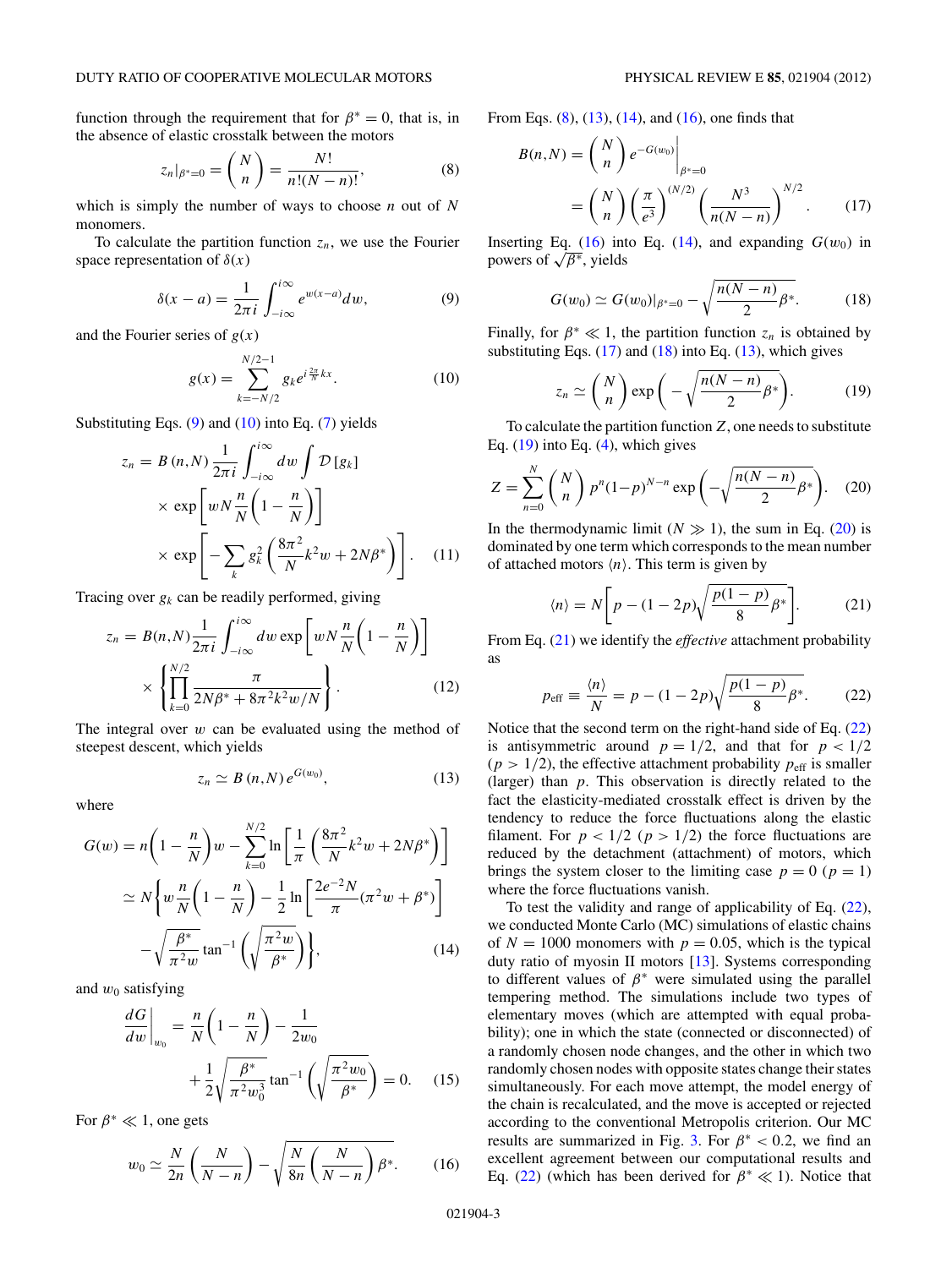<span id="page-3-0"></span>

FIG. 3. The effective attachment probability as a function of the dimensionless parameter *β*∗. The circles denote the results of the MC simulations, while the solid line depicts the analytical approximation for  $\beta^* \ll 1$ , Eq. [\(22\)](#page-2-0).

Eq. [\(22\)](#page-2-0) does not include *any* fitting parameters. For larger values of  $\beta^*$ , Eq. [\(22\)](#page-2-0) overestimates the decrease in  $p_{\text{eff}}$ .

#### **III. ACTIN-MYOSIN II SYSTEMS**

Equation [\(3\)](#page-1-0) relates the dimensionless parameter  $\beta^*$  to three physical parameters of the system: the temperature *T* , the typical force exerted by the motors  $f_0$ , and the effective spring constant of the actin filaments segment between two binding sites of the motors  $k<sub>s</sub>$ . The last parameter can be further expressed as

$$
k_s = \frac{YA}{l},\tag{23}
$$

where *Y* is Young's modulus of the actin, *A* is the crosssectional area of an actin filament, and *l* is the distance between binding sites. For myosin II motors, forces in the range of  $f_0 = 5-10$  pN have been measured experimentally [\[13,14\]](#page-5-0). The actin-cross sectional area (including the tropomyosin wrapped around the actin helix) is  $A = 23$  nm<sup>2</sup>, and the Young's modulus of the actin-tropomyosin filament is  $Y =$ 2*.*8 GPa [\[15,16\]](#page-5-0). The value of *l* is somewhat more difficult to assess. One possibility is that  $l \approx 5.5$  nm, which is simply the size of the G-actin monomers, each of which includes one binding site for myosin motors [\[17\]](#page-5-0). Another possible value is related to the double helical structure of F-actin and the fact that it completes half a twist about every seven monomers (i.e., every  $\simeq$ 38 nm [\[18\]](#page-5-0)). Since the binding sites follow a twisted spatial path along the double helix, many of them remain spatially unavailable to the motors. In the motility assay, the motors are located underneath the F-actin, and the distance between the binding sites along the line of contact with the bed of motors is  $l = 38$  nm. A third choice for l, which may be more relevant to skeletal muscles, is  $l = 14$  nm. This value is derived from the fact that within the sarcomere (the basic contractile unit of the muscle) an average number of three thick myosin filaments surround one thin actin filament. The separation between collinear motor heads along the thick filament is  $\sim$ 43 nm [\[19–21\]](#page-5-0), and because the actin is surrounded by three

thick filaments, the distance between the motors *along the actin* is  $l = 43/3 \approx 14$  nm.

For the duty ratio  $p$ , the range of experimental values is scattered and varies from  $p = 0.01{\text{-}}0.02$  [\[22\]](#page-5-0) to  $p = 0.05$ [\[13\]](#page-5-0). The uncertainty may be partially related to the elasticity cross-talk effect discussed here. It also stems from the fact that *p* also depends on the distance and orientation of the motor head (both in space and time) with respect to the associated binding site. These may vary between the motors which, hence, should have different attachment probabilities [\[23\]](#page-5-0).

Using the above-mentioned values of system parameters, one finds that for actomyosin systems the parameter  $\beta^*$  lies within the range of  $5 \times 10^{-4} \lesssim \beta^* \lesssim 5 \times 10^{-3}$ . Setting the duty ratio of myosin II to  $p = 0.05$  (as used in the MC simulations) we find that for this range of *β*∗, the *effective* duty ratio is slightly lower than *p* and lies within the range of  $p_{\text{eff}} = 0.97 p$  (for  $\beta^* = 5 \times 10^{-4}$ ) and  $p_{\text{eff}} = 0.90 p$  (for  $\beta^* = 5 \times 10^{-3}$ ). Using a lower estimate for the duty ratio  $p = 0.02$  [\[22\]](#page-5-0), we find that the effective duty ratio drops to  $0.83p \lesssim p_{\text{eff}} \lesssim 0.95p$  for the same range of  $\beta^*$ .

As stated earlier, the cooperative action of myosin motors "compensates" for the nonprocessive character of the individual motors. The force generated by a group of *N* motors is  $\langle F \rangle = N p_{\text{eff}} f_0$ . Which force  $f_0$  maximizes the effective force per motor  $f_{\text{eff}} = \langle F \rangle/N$  and, hence, the force production of the collectively working motors? From Eqs. [\(3\)](#page-1-0) and [\(22\)](#page-2-0) we find that the maximum value of *f*eff is achieved when the force of the individual motors is

$$
f_0^{\max} = \frac{2p}{1 - 2p} \sqrt{\frac{k_s k_B T}{p(1 - p)}}.
$$
 (24)

Setting the values of the system parameters as above  $(Y =$ 2.8 GPa,  $A = 23$  nm<sup>2</sup>,  $l = 38$  nm) and taking  $p = 0.02$  as the duty ratio of a single motor, we find that  $f_0^{\text{max}} \simeq 25 \text{ pN}$ , for which  $f_{\text{eff}} \simeq 0.25 \text{ pN}$ . For forces in the range of  $f_0 \simeq 5{\text{-}}10 \text{ pN}$ , which are typically measured for myosin II motors  $[13]$ , the effective mean force per motor is  $f_{\text{eff}} \simeq 0.1{\text{-}}0.15 \text{ pN}$ , which is about half of the optimal effective force  $f_{\text{eff}}(f_0^{\text{max}})$ . We thus conclude that mysoin II motors work quite close to conditions that maximize their cooperative force generation.

#### **IV. DISCUSSION**

There has recently been a considerable interest in the collective behavior of molecular motors, especially in relation to cooperative dynamics of cytoskeletal filaments in motility assays. Most studies have focused on the bidirectional motion arising when the filament is driven by two groups of antagonistic motors, or in the case when one motor party works against an external force. The present work is motivated by our recent studies of bidirectional motion in actomyosin motility assays which demonstrated that the duty ratio of the motors (and, hence, the level of cooperativity between them) is reduced by the elasticity of the actin backbone. In this paper we extended our studies to motility assays in which similar motors act on a polar actin filament without a counter external force. To single out the filament elasticity crosstalk from other possible collective effects (e.g., those associated with nonequilibrium ATP-assisted processes and with the elasticity of the motors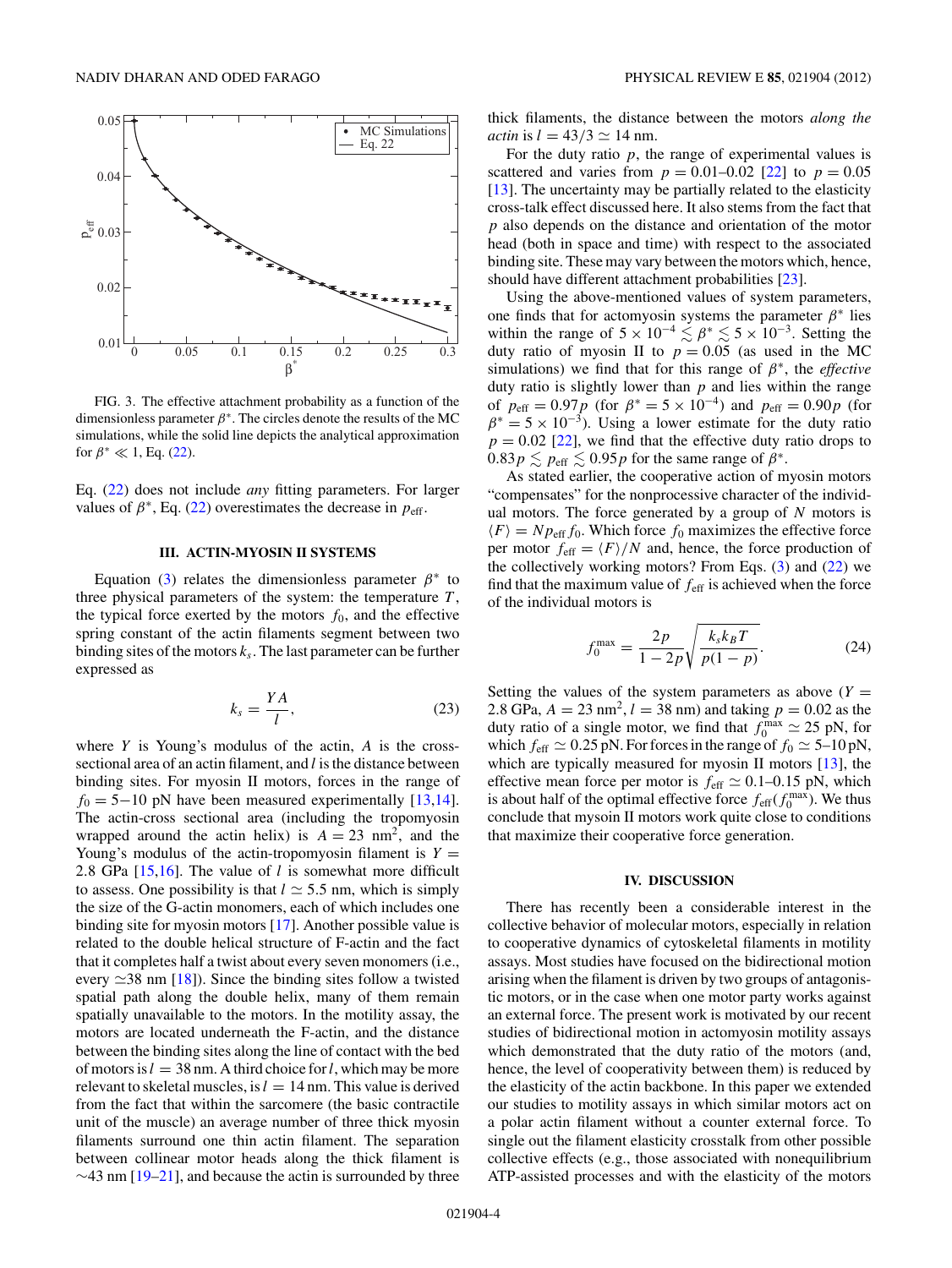<span id="page-4-0"></span>themselves  $[24-26]$ , we neglect motor-to-motor variations and use a model in which the motors are characterized by two mean quantities: their attachment probability to a rigid (nonelastic) filament  $p$ , and the mean applied pulling force  $f_0$ . We expect this mean-field description of the motors to hold when the number of motors *N* becomes large. We calculate the attachment probability to the elastic filament  $p_{\text{eff}} < p$ from the partition function associated with the filament elastic energy. The elastic energy of a filament can be treated as an equilibrium degree of freedom (of a system which is inherently out-of-equilibrium) because the mechanical response of the filament to the attachment or detachment of motors occurs on time scales which are far shorter than the typical attachment time of the motors. (See the discussion in Ref. [\[12\]](#page-5-0). The assumption that the actin filament is in mechanical equilibrium is also made in theoretical studies of intracellular cargo transport [\[8\]](#page-5-0) and muscle contraction [\[27\]](#page-5-0).) Our calculation shows that  $p_{\text{eff}}$  is only slightly smaller than  $p$ . This result is very different from our previous findings for motility assays of bidirectional motion, where the elasticity-mediated crosstalk effect is substantial. Finally, we note that, although in both this and previous studies we found that  $p_{\text{eff}} < p$  [\[11,28\]](#page-5-0), the opposite relation cannot be excluded under certain conditions (e.g., when the filament experiences external forces as in single molecule experiments or muscle contraction). We intend to address this opposite scenario in a future publication, in which we investigate the variations in both *p* (the ATP-hydrolysis related attachment probability) and  $p_{\text{eff}}$  (which also includes the contribution due to the elastic crosstalk effect) with the muscle contraction velocity.

### **ACKNOWLEDGMENTS**

We thank Anne Bernheim and Sefi Givli for useful discussions.

#### **APPENDIX: ELASTIC ENERGY**

We model the actin filament as a linear chain of identical particles of mass *m* connected by elastic (massless) springs with spring constant  $k<sub>s</sub>$  (see Fig. 4). Three types of forces are exerted on the particles: (i) the motor forces  $f_i^{\text{motor}}$ , (ii) the spring forces  $F_i$ , and (iii) friction drag forces  $f_i^{\text{drag}}$ . Because the motion is highly overdamped, the total instantaneous force on each mass vanishes. For the *i*th mass, the equation of motion is

$$
f_i^{\text{motor}} - f_i^{\text{drag}} + F_i - F_{i-1} = 0,
$$
 (A1)

with  $F_0 = F_N = 0$ . The drag force includes two contributions; one is due to motor friction (MF)  $f_i^{\text{MF}}$  and the other due to friction with the viscous medium  $f_i^{\text{viscous}}$ . The motor



FIG. 4. The actin is modeled as a chain of masses and springs that moves in a highly viscous medium. Three types of forces are present in the system: the motor forces, a uniform viscous drag, and the spring forces. The motion is highly overdamped (zero acceleration) and thus the net force on each mass vanishes.

friction forces act only on the particles which are connected to the motors. Therefore, by redefining the motor forces  $f_i = f_i^{\text{motor}} - f_i^{\text{MF}}$ , we can rewrite Eq. (A1) as

$$
f_i - f_i^{\text{viscous}} + F_i - F_{i-1} = 0.
$$
 (A2)

For the chain's center of mass (c.m.), the equation of motion reads

$$
F^{\text{c.m.}} = \sum_{i=1}^{N} f_i - \sum_{i=1}^{N} f_i^{\text{viscous}} = 0,
$$
 (A3)

but the viscous drag force is distributed uniformly along the chain (i.e., it is equal for all masses) and therefore Eq.  $(A3)$ gives

$$
f_i^{\text{viscous}} = \frac{\sum_{i=1}^{N} f_i}{N} = \bar{f}.
$$
 (A4)

Using this last result, Eq.  $(A2)$  reads

$$
F_i - F_{i-1} = -f_i^*,
$$
 (A5)

where  $f_i^*$  is the excess force. Since  $F_0 = 0$ , we find that  $F_1 = -f_1^*$ . Then,  $F_2 = F_1 - f_2^* = -f_1^* - f_2^*$  and, in general,

$$
F_i = -\sum_{i=1}^{N} f_i^*.
$$
 (A6)

If the motion is only partially overdamped (including in the limit of no friction), all the masses move together at the same acceleration. One can repeat the above calculation and show that Eq.  $(A6)$  remains valid.

- [1] B. Alberts, D. Bray, J. Lewis, M. Raff, K. Roberts, and J. D. Watson, *Molecular Biology of the Cell* (Garland, New York, 1994).
- [2] H. Miki, Y. Okada, and N. Hirokawa, [Trends Cell Biol.](http://dx.doi.org/10.1016/j.tcb.2005.07.006) **15**, 467 [\(2005\).](http://dx.doi.org/10.1016/j.tcb.2005.07.006)
- [3] *Myosins: A Superfamily of Moleculare Motors*, edited by L. M. Coluccia (Springer, Dordrecht, The Netherlands, 2008).
- [4] B. Feierbach and F. Chang, [Curr. Opin. Microbiol.](http://dx.doi.org/10.1016/S1369-5274(01)00273-9) **4**, 713 [\(2001\).](http://dx.doi.org/10.1016/S1369-5274(01)00273-9)